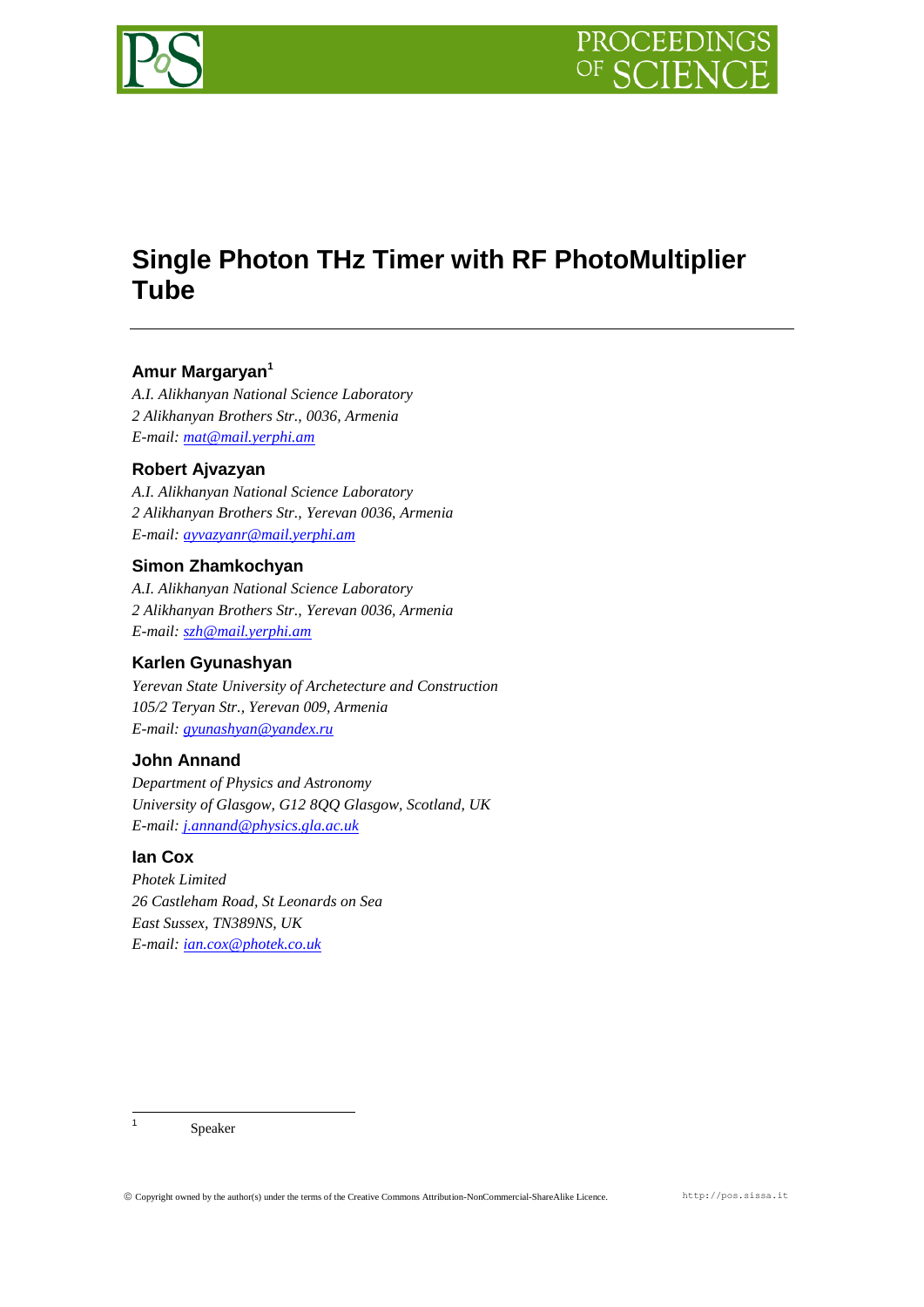



The principles of a time-tagged, time-resolved, single-photon THz counting system, based on the GHz radio frequency photomultiplier tube, RFPMT, are presented. The time resolution and minimal time bin of the technique is about a picosecond. The prompt rate of the technique with a dedicated spiral scanning system can reach THz over a short interval of about 100 ns, while the average rate is about GHz. Principles of continuous THz operation are discussed. The detection and readout systems are based on commercial multichannel plates, electron bombardment avalanche photodiodes and regular nanosecond electronics. The timing characteristics of the RFPMT were obtained by means of Monte Carlo simulations. For electron optics simulations, SIMION 8 software has been used. The operation of the dedicated GHz radio frequency deflector was investigated by means of thermionic electron source. Experimental results demonstrating validation of operational principles of the GHz RFPMT are presented.

*International Workshop on New Photon-detectors, LAL Orsay, France June 13-15,*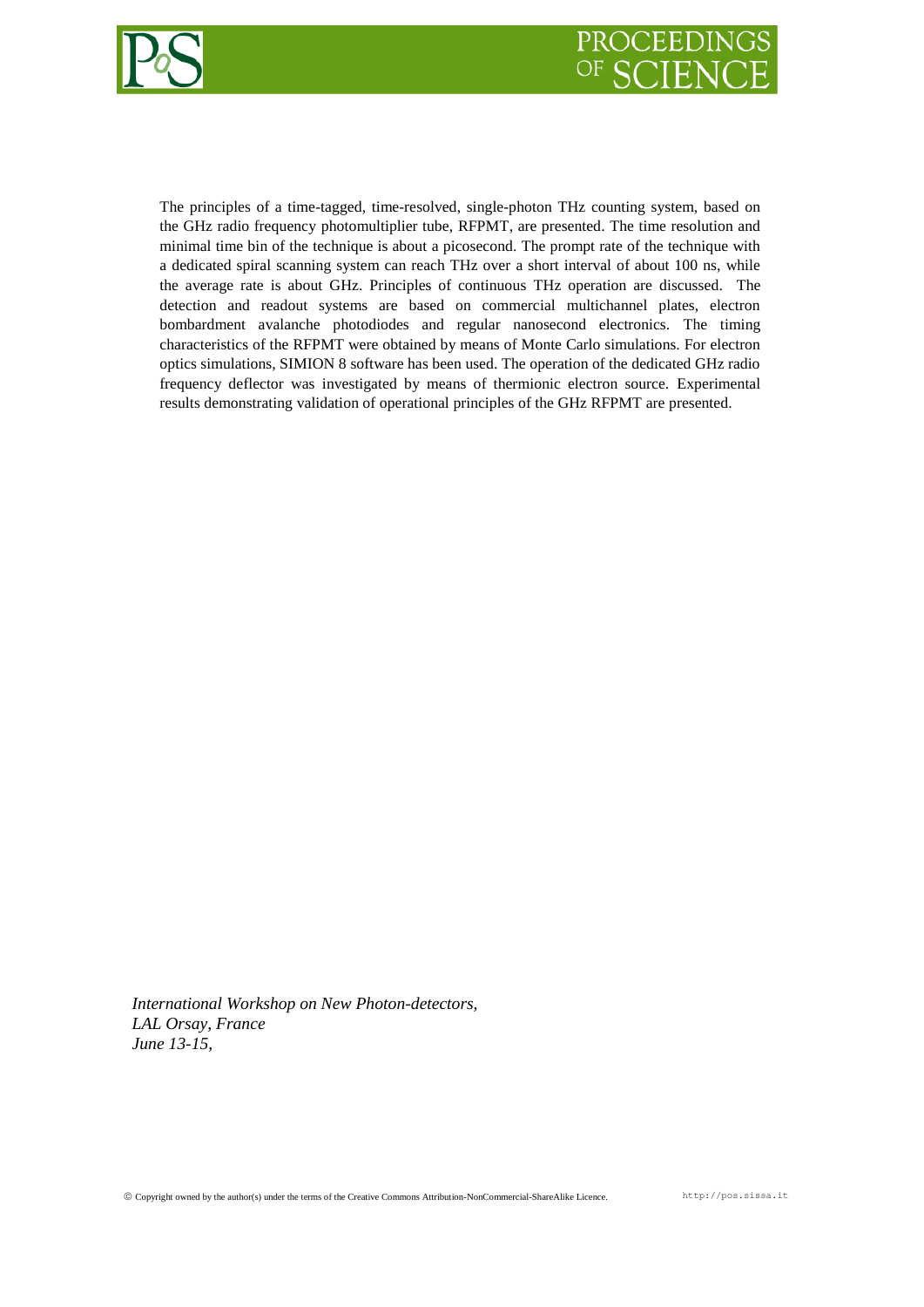## **1. Introduction**

Very accurate, stable and high rate measurements of time intervals between two or more physical events, e.g. between two or more light flashes or single photons, are frequently needed in many applications in science and industry [1].

In this paper we consider the principles of a time-tagged, time resolved, single-photon THz counting system. This is based on the GHz radio frequency photomultiplier tube, RFPMT, with a point size photocathode [2]. The technique is capable of detecting single photons with 1 ps resolution over virtually unlimited time spans. The technique can operate at THz rate over short time intervals of 10-100ns, while an average rate of up to few GHz can be achieved over long periods. Principles of continuous THz operation are discussed. The detection and readout systems of the RFPMT are based on the commercial multichannel plates, MCPs, electron bombardment avalanche photo diodes, EB APDs and regular nanosecond electronics.

## **2. Radio Frequency PhotoMultiplier Tube**

A schematic diagram of a RFPMT with a small size cathode is given in Fig. 1. Incident photons strike the photo cathode, producing photoelectrons, (PE) which are accelerated to 2.5 keV between the photo cathode and an electron-transparent electrode. They are then focused in an electrostatic lens and pass through the circular-sweep RF deflection system. The RF deflector consists of a  $\lambda$ /4 coaxial cavity, operating at ~1000 MHz, and deflection electrodes. PE's passing through the RF deflector are deflected and form a circle on the screen of the PE detector, where the time structure of the input photon signal is transformed into a spatial electron image on a circle.



Fig.1. Schematic diagram of a small area cathode RFPMT:1-photocathode, 2-electron transparent anode, 3-electrostatic lense, 4-electrodes of the RF deflector, 5-spot of photoelectrons on the phoelectron detector, 6- λ/4 coaxial RF cavity, 7-photoelectron detector.

The detection of the RF analyzed PEs is accomplished with a position sensitive (PS), PE detector. The total time resolution for a single PE in such a RF timing technique,  $\Delta \tau_{RF}$ , is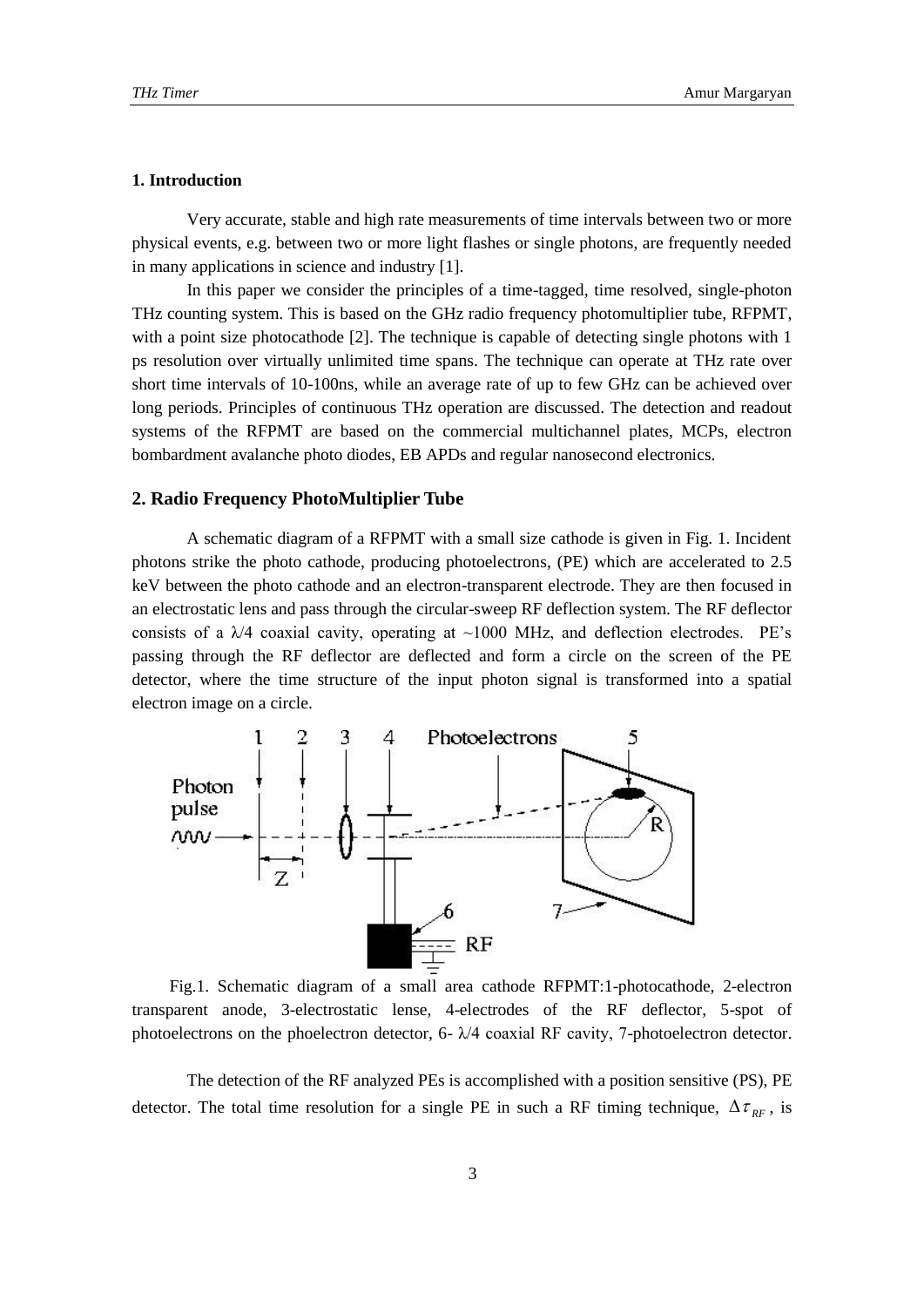determined mainly by the transit time spread,  $\Delta \tau$ , of the PEs in the electron tube and the technical time resolution of the RF deflector,  $\Delta \tau_{d}$ :  $\Delta \tau_{RF} = (\Delta \tau_{t}^{2} + \Delta \tau_{d}^{2})^{1/2}$  [2]. The transit time spreads were simulated by means of SIMION 8 software. The results for an optimized tube as a function of applied accelerating voltage are shown in Fig. 3. In the simulations PE energies were assumed to be distributed uniformly in the range 0-1 eV, while their initial directions are taken to be isotropic.



Fig. 2. Simulated Transit Time Spread (TTS) vs applied accelerating voltage.

By definition the technical time resolution is  $\Delta \tau_d = D/V$ , where D is the size of the PE beam spot on the detector screen or the position resolution of the detector (if the PE beam spot is smaller), while  $V$  is the scanning speed:  $V = 2\pi R/T$ . Here T is the period of the RF field and  $R$  is the radius of the circle. For a properly designed 1 GHz RFPMT tube and PE detector with position resolution less than 0.1 mm,  $\Delta \tau_{RF} \approx 1$  ps.

#### **2.1 1 GHz RF Deflector**

The design of 1 GHz RF deflector is similar to a previous 500 MHz one [2]. It consists of a λ/4 coaxial RF cavity, operating at 1 GHz, and dedicated deflection electrodes. The sensitivity of this compact RF deflector is about 1 mm/V (0.1 rad/W<sup>1/2</sup>). A ~20V peak-to-peak RF sine wave at 1 GHz is sufficient to produce a 2-cm scanning radius on the PE detector.



Fig. 3. Nanosecond signals directly from readout anode (on the left) and after preamplifier (on the right).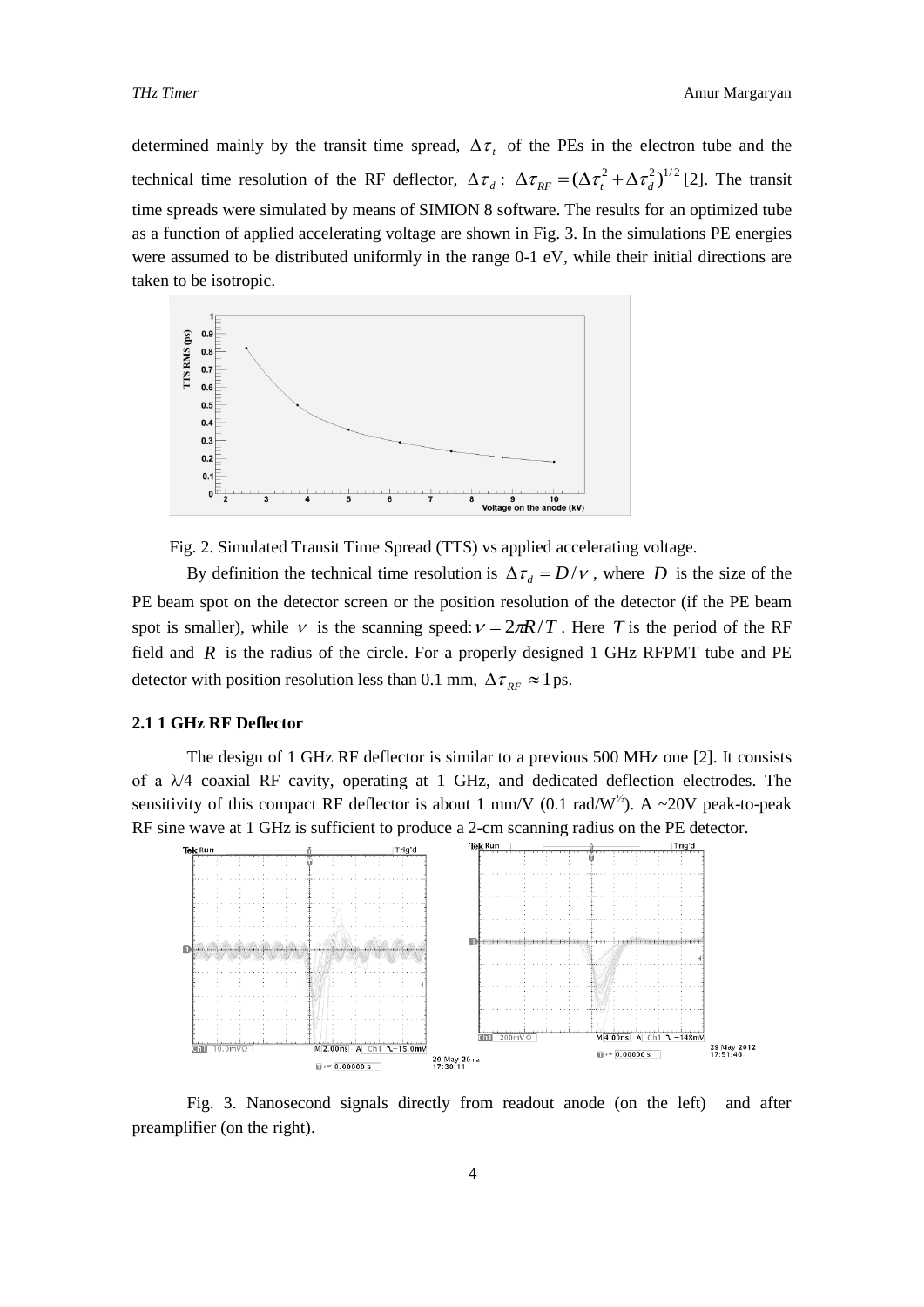The signals generated by circularly scanned 2.5 keV electrons on a PE detector consisting of a dual MCP chevron assembly and detected either directly from anode or after a preamplifier by means of digital oscilloscope Tektronix TDS 3054B are displayed on Fig. 3. The signals detected directly from anode (Fig. 3, on the left) consist of two parts, signals generated by 2.5 keV electrons and 1 GHz RF induced noise. The size of the RF noise is an order of magnitude smaller than single electron induced signals and they can be processed by regular electronics.

#### **2.2 RF deflector with constant amplitude RF Voltage**

In this case on the detector plane we will have a circle with constant radius  $R_0$  and width d. By using an array of small size  $(d \times d \text{ mm}^2)$  pixels, with one readout channel per pixel, for  $R_0 = 20$  mm and  $d = 0.1$  mm we will have of about 1000 independent channels (see Fig. 4).



Fig. 4. Schematic of a new timing system based on the pixelated anode RFPMT.

In such a system each pixel operates as a  $\Delta T \approx 1$  ps time-gated independent photon counting channel. Meanwhile all channels are phase locked and by recording the numbers of 1 GHz cycles, i.e. macro-tme (which is possible but expensive [1]) and fired channel (micro-tme), one achieves time-tagged and time-resolved single-photon counting system with  $\sim$ 1 ps resolution. The bandwidth of such a photon counting system is about THz (i.e. two photons with 1 ps lag can be separated). This system is able to digitize an optical waveform with duration less than  $T(T=10^{-9}$  s for  $v_{RF}^{0} = 1$  GHz) with a precision 1ps. The prompt rate can reach THz, i.e. all 1000 pixels can be fired simultaneously in a one ns time interval. This time interval can be increased by one-two order of magnitude by use of a properly developed spiral scanning system. The spiral scanning at such a high frequencies can be achieved by using an amplitude modulated RF voltage or two RF deflectors operating at different frequencies [3]. The rate of